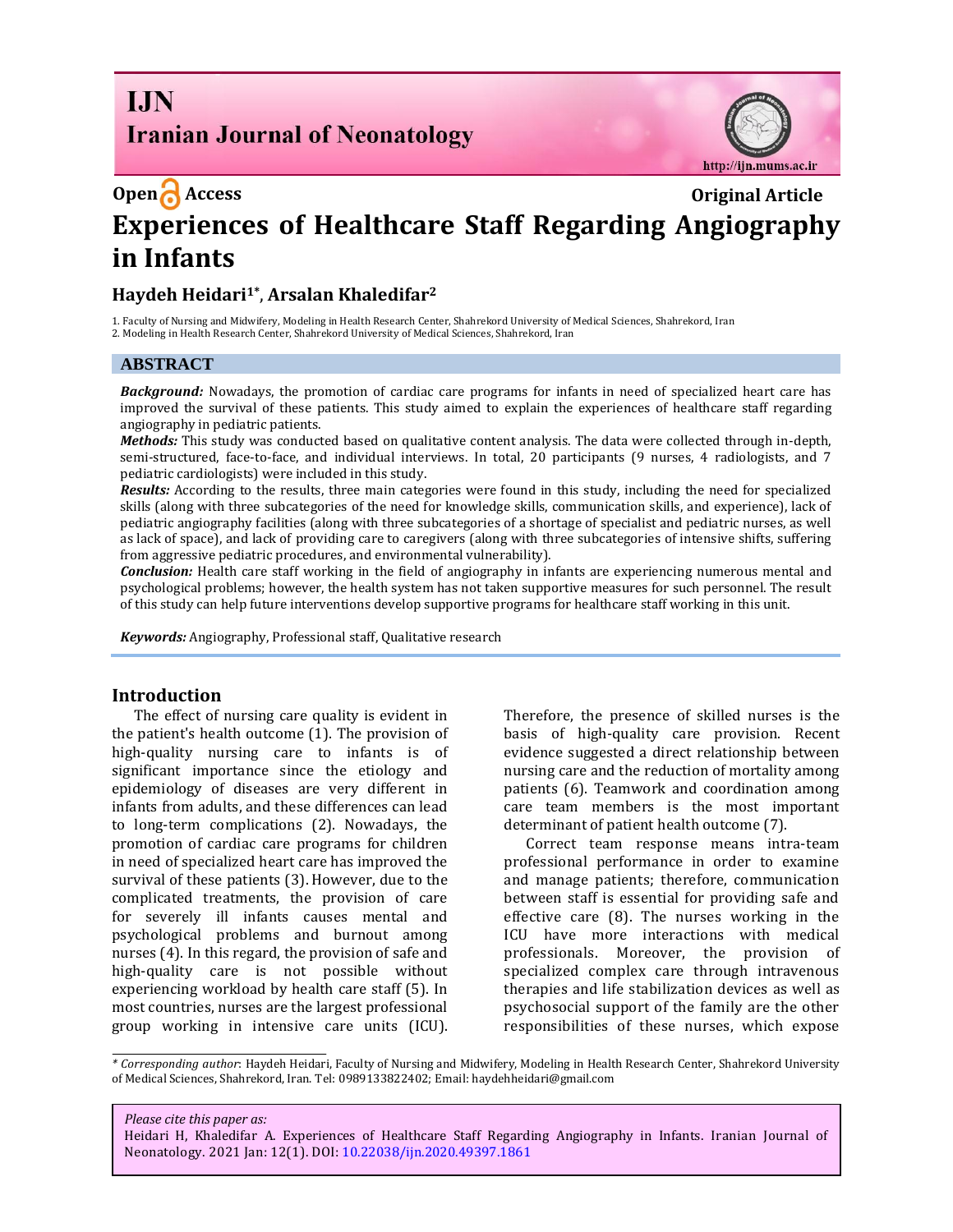them to stress and job pressure (9). On the other hand, an increased level of stress among health care staff causes depression, anxiety, and reduced job satisfaction, thereby encouraging them to leave the profession (10). In one study, it was found that patients expected to be cared for by competent, compassionate, and trustworthy nurses (11).

The results of another study showed that it was necessary to consider the experiences and views of nurses working in the ICU to improve the ICU environment. Therefore, it is critical to prioritize environmental health and apply a multidimensional approach toward environmental health (12). Since the provision of heart care to infants with heart disease is of great importance, and the provision of high-quality care requires a holistic health care system, this study aimed to explain the experiences of healthcare staff regarding angiography in pediatric population.

#### **Methods**

This study was conducted based on an inductive content analysis approach. This process involved open coding, classification, and abstraction (13). Before the initiation of the research procedure, the required Ethics code (IR.SKUMS.REC.1396.84) was acquired from Shahrekord University of Medical Sciences, Shahrekord, Iran; moreover, informed written consent was obtained from each of the physicians and nurses interested in participating in the study. In total, 20 participants (9 nurses, 4 radiologists, and 7 pediatric cardiologists) were recruited through purposeful sampling. In order to maximize the variability of the participants, nurses, physicians, and radiologists were selected from the angiography unit. The inclusion criteria were nurses and physicians with one-year working experience in angiography or cardiac unit who were willing to participate in this study. On the other hand, those who were unwilling to cooperate at each stage of the research were excluded from the study.

Interviews were conducted by the first author

in the restroom of the Angiography Unit in Hajar Hospital affiliated to Shahrekord University of Medical Sciences, Shahrekord, Iran. Data collection and sampling were continued until data saturation and lack of any new issues or facts.

Furthermore, interviews and data analyses were performed simultaneously. All interviews were transcribed; moreover, the key words/ concepts were highlighted and coded.

After extracting the key concepts and codes, the codes were grouped considering the similarities and differences between the extracted concepts. Finally, the subcategories with similar concepts were merged, and the number of categories reduced (Table 1). The interviews lasted about 35-65 minutes, and they were conducted in the staff restroom.

Some of the raised questions are as follows:

*Please talk about your experience with angiography in infants.* 

*What problems do you have considering angiography in infants?* 

The interview was followed by asking questions below:

*Do you want to bring up another issue?*

*Would you please explain more?* 

To increase the rigorous of qualitative research, four criteria of credibility, dependability, transferability, and conformability were used which were developed by Streubert and Carpenter (2011) (14). Furthermore, in-depth interviews were conducted several times to increase credibility. The researcher tried to increase the transferability of the results by describing the process of the research and characteristics of the participants explicitly and precisely. Additionally, the results of the research were presented to several people having similar characteristics to the participants to judge the similarity between the research results and their experiences. In order to achieve conformability, some of the interview transcriptions, codes, and extracted classes were provided to some researchers and faculty members who were familiar with the analysis of qualitative research and did not

**Table 1.** Sample of data analysis

| <b>Table 1.</b> Sample of data analysis                                                                                                                                                                                                                                                                                                                                                                          |                                                                  |                     |                                |
|------------------------------------------------------------------------------------------------------------------------------------------------------------------------------------------------------------------------------------------------------------------------------------------------------------------------------------------------------------------------------------------------------------------|------------------------------------------------------------------|---------------------|--------------------------------|
| Meaning unit                                                                                                                                                                                                                                                                                                                                                                                                     | Code                                                             | Subcategories       | Categories                     |
| -I underwent training in a pediatric cardiology hospital, and<br>I have five years of work experience at the neonatal<br>intensive care unit (NICU).<br>-Working with children has a high risk, and it is quite<br>different. You are dealing with infants. Their vessels are<br>thin, and blood drawing in children is difficult.<br>-Controlling children is hard and requires more expertise<br>and patience. | Importance of<br>experience<br>Importance of<br>Practical skills | Need for experience | Need for<br>specialized skills |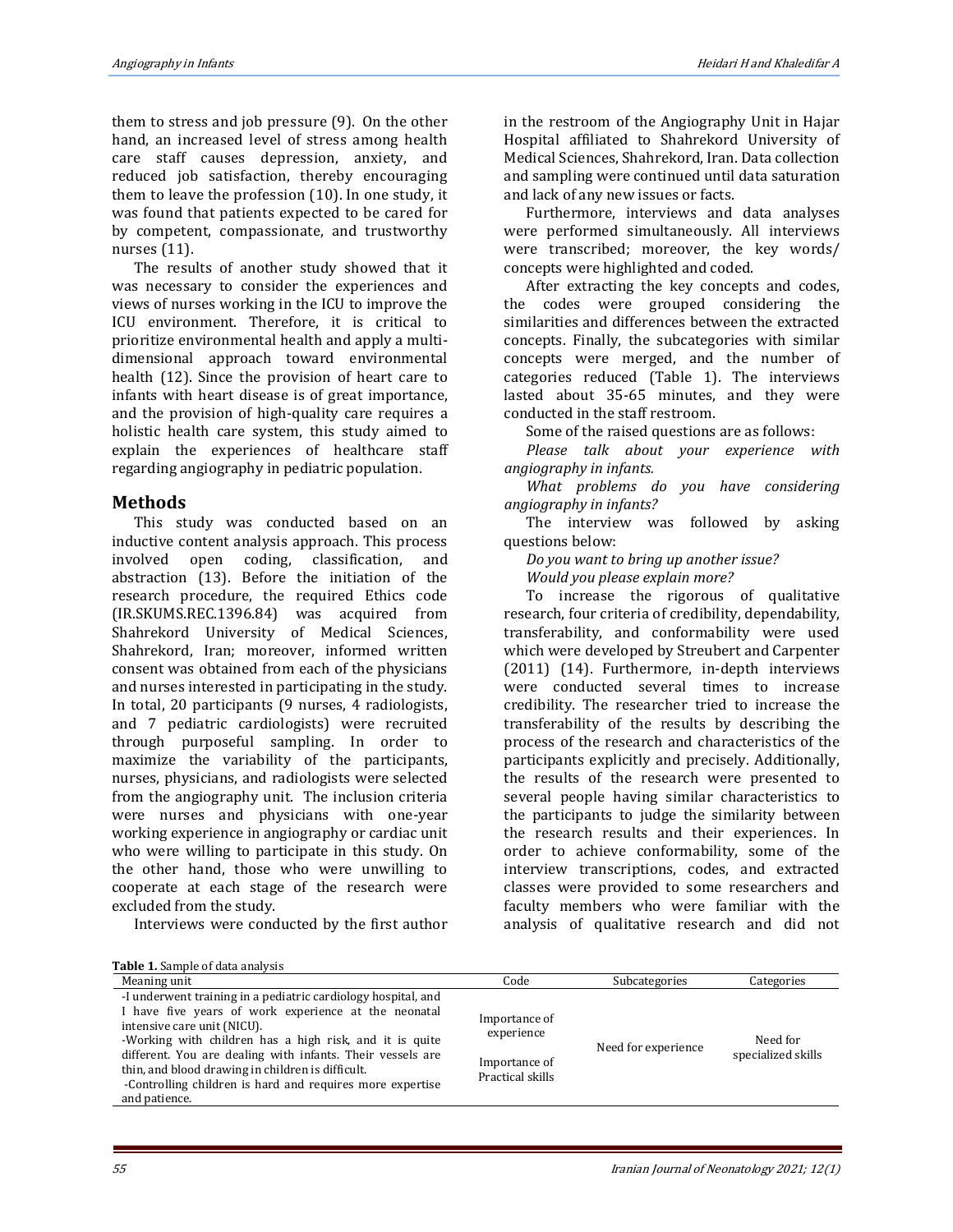participate in this study. Subsequently, they were asked to check the rigorous of the data coding process, and the researcher also performed many qualitative research and projects.

### **Results**

In total, 20 participants (9 nurses, 4 radiologists, and 7 cardiologists) were included in this study. The mean ages of the nurses, radiologists, and pediatric cardiologists who participated in this study were 34, 31.5, and 45 years, respectively. Moreover, the mean work experiences of the nurses, radiologists, and pediatric cardiologists were 5, 3, and 5 years in the angiography unit, respectively.

#### *Data analysis*

According to the results, three main categories found in this study were the need for specialized skills, lack of pediatric angiography facilities, and lack of providing care to caregivers. These categories are presented in detail in the following section.

#### *The need for specialized skills*

This main category is divided into three subcategories of the need for knowledge skills, communication skills, and experience. The majority of the participants state that angiography in infants requires higher specialized knowledge and skills although all of them working in the angioplasty unit.

*"…In addition to the specialized knowledge, the health care team needs to have strong communication skills to communicate effectively with children. The angiography in infants is much more difficult, compared to that in adults. Working with babies or newborns is very difficult. Infants are more sensitive and need patience*. "[n2]

*"…I underwent training in a pediatric cardiology hospital and I have five years of work experience in the neonatal intensive care unit. Working with children has a high risk, and it is quite different. You are dealing with infants. Their vessels are thin, and blood drawing in children is difficult. Controlling children is hard and requires more expertise and patience.* "[n5]

*"... Both nurses and physicians should have the necessary pediatric angiography knowledge. The physician needs to have enough skill in performing the angioplasty. However, the duration of angioplasty is longer than that in adults, and the staff needs to communicate effectively with the child. We must patiently deal with those children who do not cooperate."[d2]* 

Data analysis showed that nurses in the pediatric angiography unit should have working experience in the pediatric unit or NICU.

*"…I have four years of working experience in the neonatal unit. I can do blood sampling more easily. I know how to communicate with infants and parents. Sometimes, they are restless or have less cooperation than adults ... "[n2]*

*"... For us who did not have working experience in the neonatal unit, working with infants is harder. Mostly, we need a couple of nurses to control infants during angiography. I was in the radiology unit. Nurses with working experience at the pediatric unit accompany us for performing angiography. Furthermore, angiography in the pediatric population is a specialized measure. Communicating with the infant and his/her family is also very important and needs strong communication skills and experience ... "[R3]* 

One of the skills nurses need regarding angiography in the pediatric population is communicating with the infant and his/her family. The worried families look for news about their infant. One of the important skills a nurse needs in this unit is making an efficient communication with the families of these children.

*"... Here, in the angiography unit, the most important responsibility is to communicate with the family of the infant, which is made by the nurses. Physicians usually do not communicate with infants' families. Of course, sometimes it is forgotten because of the crowd in the unit... "[n1]*

*"... Providing care to children is our main goal, and interaction with their families is less important. We usually do not have enough time to communicate with the families and provide them the information they needed. We are sad but our job is demanding, and we should do all the responsibilities.*

## *Lack of pediatric angiography facilities*

This main category was identified with three subcategories, including a shortage of specialists and neonatal nurses, as well as a lack of space. The majority of the participants stated that they faced with shortages of physicians and neonatal nurses. Due to the specialized and aggressive practices, angiography in pediatric population requires a higher number of nurses.

*"…We only have two pediatricians, and other physicians do not have pediatric working experience. We have to do angiography. There are a few numbers of pediatric nurses. Most nurses do not have pediatric working experience. "[d2]*

*"... I, with five years of working experience in the*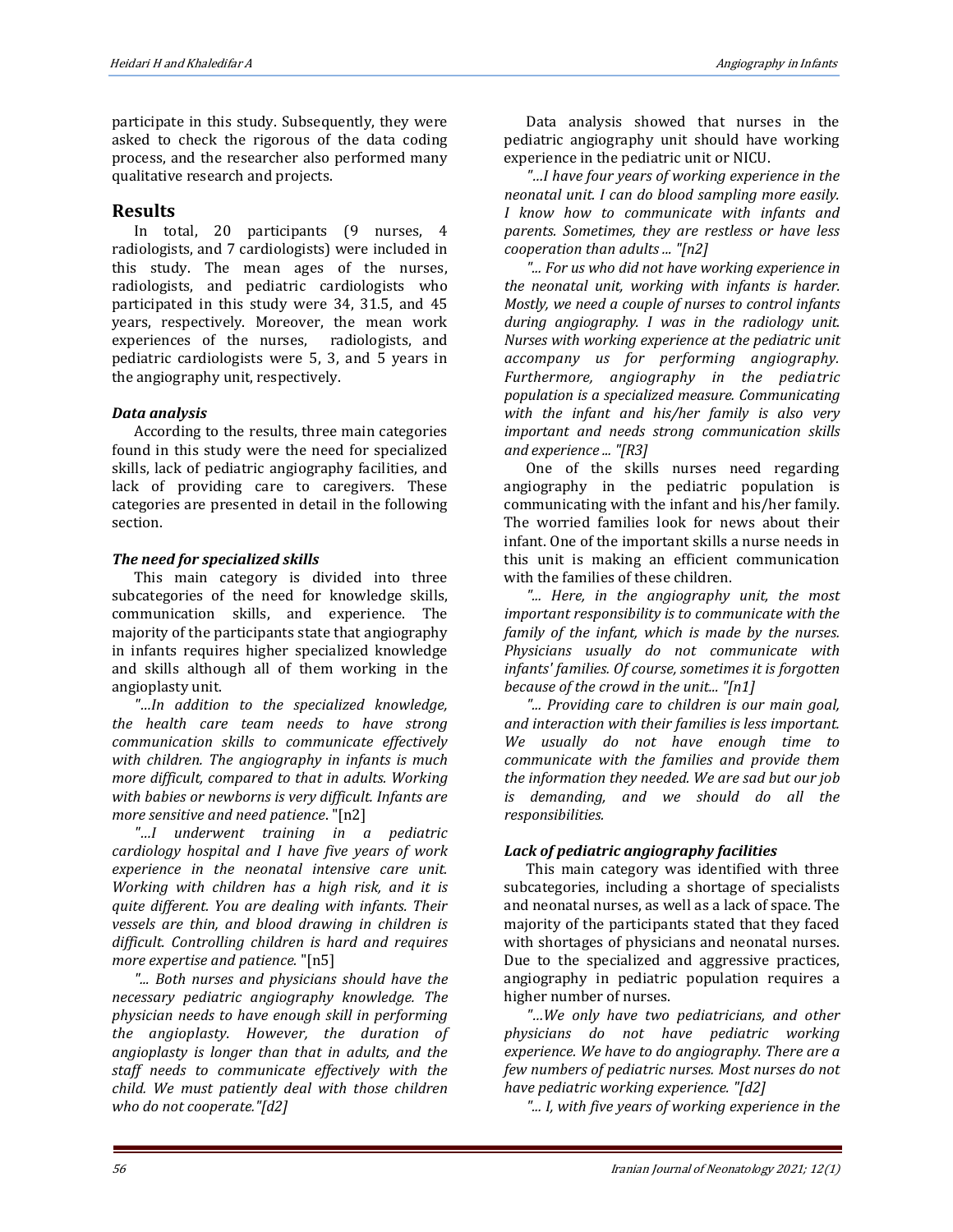*NICU, can work better here than a nurse who did not have this experience. Here, a few of us are pediatric and neonatal nurses. Infants require arterial blood sampling, and a nurse should do it. The pediatric nurses can do children's procedures better... "[n5]*

The analysis of the interviews showed that the availability of infant cardiac surgery unit and infant cardiac surgery room is very important for successful infant angiography. Unfortunately, these specialized units do not exist in the hospital, which brings up many problems for physicians and patients.

*"... We do not have the necessary facilities for infants. For example, we do not have a pediatric cardiac surgery room. Since the children's treatment is very risky, physicians tend to do pediatric cardiac angiography at centers equipped with pediatric cardiac surgery room." [n 3]*

*"…Unfortunately, here, if a patient needs surgery, we should go to the hospital that is in front of this center, which is accompanied by transmission risks. It is necessary to change here ... "[d1]*

*"... The absence of a pediatric cardiac surgery room will cause physicians to send their pediatric patients to other centers that they are working at and pose pediatric cardiac surgery room, confronting families with many problems, such as commuting problems and extra expenses ... "[n7]*

#### *Lack of providing care to the caregivers*

This main category was characterized by three subcategories of intensive shifts, suffering from aggressive infant procedures, as well as neonatal and environmental vulnerability. The majority of the participants stated that multiple shifts made it hard for them to provide care to infants.

*"... Due to shortages of nurses, we have multiple shifts which lead to increased levels of fatigue and decreased quality of provided care, especially to infants whom dealing with is harder and needs more energy ..."*

Most participants stated that the grief and suffering of parents are painful for nurses. Moreover, therapeutic interventions in the angioplasty unit can be an unpleasant experience for caregivers, especially for female nurses who experience motherhood. Nevertheless, all the staff in the angiographic unit are female.

*"…We often experience distressing conditions. The suffering of the patient's companions, especially if the patient is an infant, the mother's grief, and the suffering of the parents are very painful for the staff/nurses. For female nurses, who have a* 

*motherhood experience, it is much more difficult to do aggressive procedures on infant (the nurse starts crying) ... "[n2]*

*"... Very often, four nurses perform pediatric angioplasty. The nurses' experience of a child's pain is very difficult. Seeing the procedures and child's pain hurts nurses. It is so hard ... "[n9]*

Data analysis showed that nurses working in the pediatric angiography unit are susceptible to serious stress due to the importance of this unit; moreover, they are afraid of diseases caused by radiation exposure.

*"... There are job pressure and stress. Nursing is very difficult and demanding. We are more stressed when dealing with certain patients such as children. The working conditions in this unit are very hard. "[n4]*

*"... We are working side by side with the physicians. We are exposed to radiation. We are adults but environmental ionizing radiation is extremely carcinogenic." [R4]*

*"…Well, many of the retired staff in other cities get cancer (breast), it is because of radiation and ionizing environment. There is a risk for the body to get cancer. All or none. Physicians and personnel can be harmed. "[n6]*

*"... The left part of our body and that of the physicians is mostly involved. The probability of getting a disease on the left side is higher. Well, hair whitening is higher on our left side. The risks induced by radiation exposure are one of our problems." [d1]*

#### **Discussion**

The results of this study revealed that the personnel of the angiography unit should have sufficient knowledge and expertise, as well as communication skills to provide high-quality health services to infants and their families hospitalized in this unit. Similarly, previous studies confirmed that personnel of the angiography unit should have specialized skills. White et al. provided care standards for patients suffering from cardiovascular diseases. They suggested that specialty-trained nurses who took specialized educational and clinical courses should merely participate in this procedure, and these nurses should not be involved in the nursing workload (15). Participants' experiences demonstrated that angiography in infants requires specialized skills, such as knowledge and experience in the field of infant, as well as health care communication skills. Other researchers, such as Ruiz, (2010) also indicated that pediatricians mainly carry out surgery or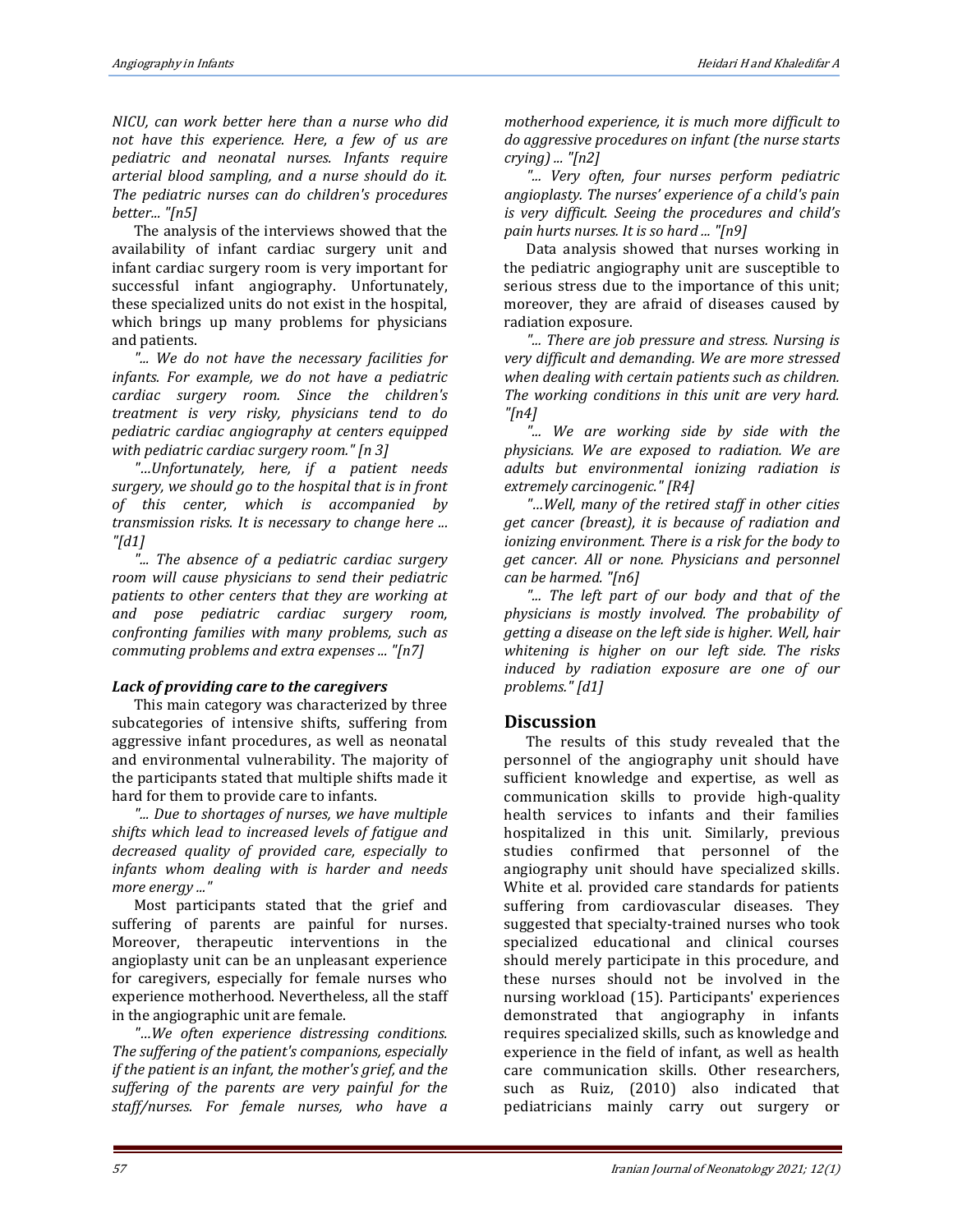angiography on infants who are candidates for angiography; however, when the child needs more specialized surgeries, pediatricians are unfamiliar with all the cardiac procedures. Therefore, the cardiologists need to be familiar with pediatric heart diseases and take necessary educational courses (16). In addition, Rejeh stated that experienced personnel of the angiography unit should have adequate training and expertise in applying non-pharmacological pain management methods for patients who are candidates for angiography (17). Hamester et al. also showed that nurses' communicative interventions, such as family guidance in the first family visit, had an important role in reducing family anxiety (18). According to some studies, the provision of appropriate care programs based on patient expectations would increase the quality of care and patients' satisfaction (19, 20). Based on data analysis, multiple work shifts have made child care a rigorous experience for staff. The results of the current study indicated that the angiography unit needs specialized equipment, especially for performing angiography on pediatric patients.

Similarly, Bellenger stated that the provision of health care standards in a health care setting would reduce the disparity in care provision, which can be performed by reorganizing the care and referral system in order to properly manage patients undergoing angiography (21). In the same vein, Sacco (2015) stated that the nursing shortage had a direct relationship with burnout of nurses. In addition, the care culture, interaction with the personnel, personnel recognition, and professional development of the personnel should be promoted in order to improve the working conditions for the authorities and managers (22).

Data analysis showed that experienced personnel should be recruited for the angiography unit due to the workload of this unit, and the specialized skills are required for conducting angiography. Additionally, it was found in this study that the working conditions of this unit required teamwork, which is in line with the findings of other studies. Stewart et al. demonstrated the necessity for planning and organizing care before the admission and during the hospitalization of patients with coronary artery diseases in order to manage resources and equipment (23). Hayman also indicated that the provision of care to patients with coronary artery disease required teamwork, and he stressed the importance of patient-centered care and the role of nurses in providing care to these patients (24).

Data analysis showed that the number of personnel in the angiography unit is very low forcing them to work overtime, and the angiography personnel needs to leave and rest after their shifts due to the presence of environmental radiation in this unit.

In addition, angiography personnel are not satisfied with their salaries. However, Gouzou et al. showed that an increase in the nurses' workload led to dissatisfaction with/degradation of care and suggested employing a sufficient number of nurses, pay nurses adequately and timely, and reduce their working shifts to increase their satisfaction (25). Similarly, Wilson-Stewart et al. suggested that all angiography unit personnel should have adequate access to appropriate radiation protection devices and receive adequate training in this regard (26).

The results of the current study indicated that the grief and suffering of parents are painful for nurses. In addition, therapeutic interventions performed in the angiography unit can be an unpleasant experience for caregivers, especially for female nurses who experience motherhood. Although all of the staff working in the angiography unit were female, no support was provided for them by the care system. The stressful environment of this unit was another factor that predisposed our participants to psychological problems. Meanwhile, the results of a study showed that managers should provide nurses with a professional environment and empower them mentally and psychologically to increase their motivation and interest (27, 28). Although health caregivers play an important role in providing care to infants, data analysis unraveled that caregivers were not supported. Therefore, future studies are suggested to focus on the development of a supportive program for personnel working in the infant angiography unit.

## **Conclusion**

Although the professional staff working in the pediatric angiography unit is experiencing numerous mental and psychological problems, the health system has not taken supportive measures for such personnel. System health problems, such as the shortage of male nurses and forced overtime, have worsened the situation while angiography personnel needs to leave and rest after their shifts due to environmental radiation that exists in this unit. Therefore, health authorities are recommended to take the necessary care and intervention plans to deal with such problems. Attention should also be paid to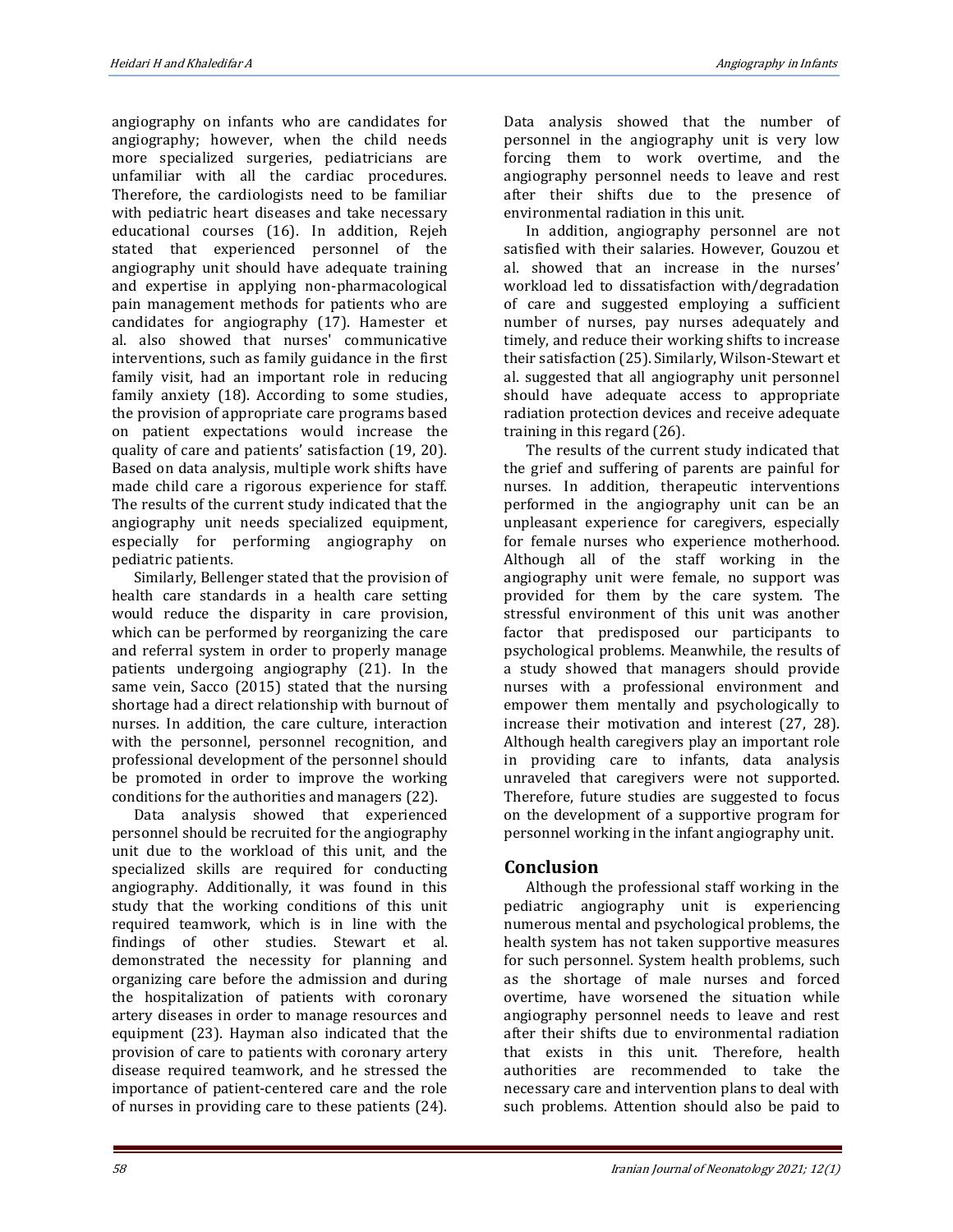the recruitment of sufficient numbers of staff for this unit. In addition, given the importance of this unit, it is suggested to take into account the radiation rights and the staff number of leaves. The most important limitation of this study was the low number of participants; however, generalizability is not the goal of a qualitative study. It was aimed to unravel the challenges and problems of the pediatric angiography care team.

### **Acknowledgments**

This study was extracted from a research plan approved under No2486 related to Modeling in a Health Research Center affiliated to Shahrekord University of Medical Sciences, Shahrekord, Iran. The authors appreciate the aforementioned center as well as all participants for their cooperation in conducting his study.

#### **Conflicts of interest**

The authors have no conflict of interest.

#### **References**

- 1. Hickey PA, Pasquali SK, Gaynor JW, He X, Hill KD, Connor JA, et al. Critical care nursing's impact on pediatric patient outcomes. Ann Thorac Surg. 2016; 102(4):1375-80.
- 2. Connor JA, Mott S, Green A, Larson C, Hickey P. Measurement of quality of nursing practice in congenital cardiac care. Am J Crit Care. 2016; 25(2):128-35.
- 3. Brunetti MA, Glatz AC, McCardle K, Mott AR, Ravishankar C, Gaynor JW. Unplanned readmission to the pediatric cardiac intensive care unit: prevalence, outcomes, and risk factors. World J Pediatr Congenit Heart Surg. 2015; 6(4):597-603.
- 4. Stayer D, Lockhart JS. Living with dying in the pediatric intensive care unit: a nursing perspective. Am J Crit Care. 2016; 25(4):350-6.
- 5. Trotochaud K, Coleman JR, Krawiecki N, McCracken C. Moral distress in pediatric healthcare providers. J Pediatr Nurs. 2015; 30(6):908-14.
- 6. De Silva AP, Stephens T, Welch J, Sigera C, De Alwis S, Athapattu P, et al. Nursing intensive care skills training: a nurse led, short, structured, and practical training program, developed and tested in a resource-limited setting. J Crit Care. 2015; 30(2): 438.e7-11.
- 7. Kronick SL, Kurz MC, Lin S, Edelson DP, Berg RA, Billi JE, et al. Part 4: systems of care and continuous quality improvement: 2015 American heart association guidelines update for cardiopulmonary resuscitation and emergency cardiovascular care. Circulation. 2015; 132(18 Suppl 2):S397-413.
- 8. McCrory MC, Aboumatar HA, Hunt EA. Communication at pediatric rapid response events: a survey of health care providers. Hosp Pediatr. 2015; 5(6):301-8.
- 9. Liu YE, While A, Li SJ, Ye WQ. Job satisfaction and work related variables in Chinese cardiac critical care nurses. J Nurs Manag. 2015; 23(4):487-97.
- 10. Rushton CH, Batcheller J, Schroeder K, Donohue P. Burnout and resilience among nurses practicing in high-intensity settings. Am J Crit Care. 2015; 24(5):412-20.
- 11. Wiechula R, Conroy T, Kitson AL, Marshall RJ, Whitaker N, Rasmussen P. Umbrella review of the evidence: what factors influence the caring relationship between a nurse and patient? J Adv Nurs. 2016; 72(4):723-34.
- 12. Ulrich BT, Lavandero R, Woods D, Early S. Critical care nurse work environments 2013: a status report. Crit Care Nurse. 2014; 34(4):64-79.
- 13. Elo S, Kyngäs H. The qualitative content analysis process. J Adv Nurs. 2008; 62(1):107-15.
- 14. Speziale HS, Streubert HJ, Carpenter DR. Qualitative research in nursing: advancing the humanistic imperative. Philadelphia: Lippincott Williams & Wilkins; 2011.
- 15. White K, Macfarlane H, Hoffmann B, Sirvas-Brown H, Hines K, Rolley JX, et al. Consensus statement of standards for interventional cardiovascular nursing practice. Heart Lung Circ. 2017; 27(5):535-51.
- 16. Ruiz CE, Feldman TE, Hijazi ZM, Holmes DR, Webb JG, Tuzcu EM, et al. Interventional fellowship in structural and congenital heart disease for adults. ACC Cardiovasc Interv. 2010; 3(9):e1-15.
- 17. Rejeh N, Heravi-Karimooi M, Tadrisi SD, Jahani A, Vaismoradi M, Jordan S. The impact of listening to pleasant natural sounds on anxiety and physiologic parameters in patients undergoing coronary angiography: a pragmatic quasi-randomizedcontrolled trial. Complement Ther Clin Pract. 2016; 25:42-51.
- 18. Hamester L, Souza EN, Cielo C, Moraes MA, Pellanda LC. Effectiveness of a nursing intervention in decreasing the anxiety levels of family members of patients undergoing cardiac surgery: a randomized clinical trial. Rev Lat Am Enfermagem. 2016; 24:e2729.
- 19. Hajbaghery MA, Moradi T, Mohseni R. Effects of a multimodal preparation package on vital signs of patients waiting for coronary angiography. Nurs Midwifery Stud. 2014; 3(1):e17518.
- 20. Kalyani MN, Sharif F, Ahmadi F, Iman MT. Iranian patient's expectations about coronary angiography: A qualitative study. Iran J Nurs Midwifery Res. 2013; 18(3):180-5.
- 21. Bellenger N, Wells T, Hitchcock R, Watkins M, Duffet C, Jewell D, et al. Reducing transfer times for coronary angiography in patients with acute coronary syndromes: one solution to a national problem. Postgrad Med J. 2006; 82(968):411-3.
- 22. Sacco TL, Ciurzynski SM, Harvey ME, Ingersoll GL. Compassion satisfaction and compassion fatigue among critical care nurses. Crit Care Nurse. 2015; 35(4):32-43.
- 23. Stewart BT, Gyedu A, Giannou C, Mishra B, Rich N, Wren SM, et al. Consensus recommendations for